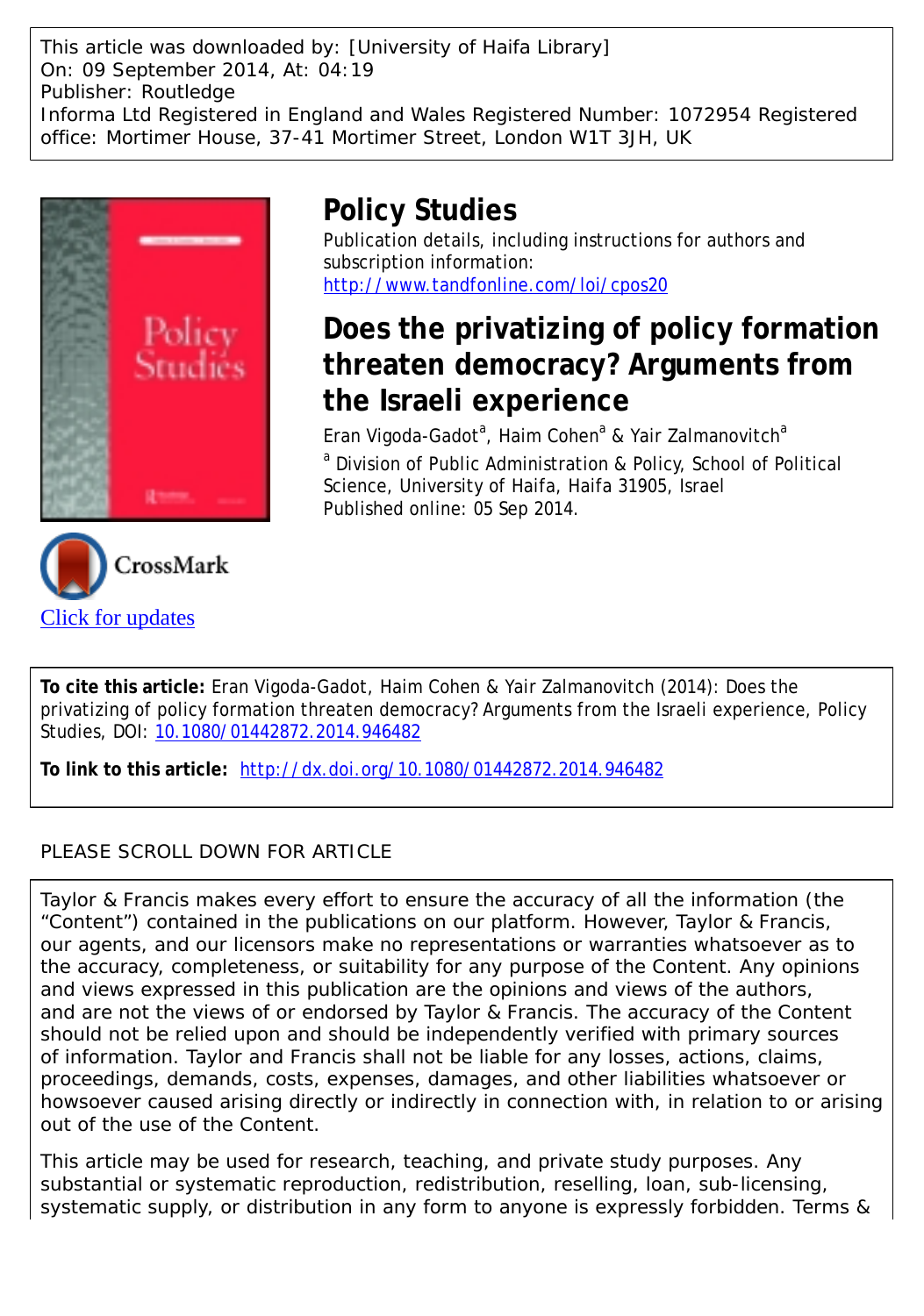Conditions of access and use can be found at [http://www.tandfonline.com/page/terms](http://www.tandfonline.com/page/terms-and-conditions)[and-conditions](http://www.tandfonline.com/page/terms-and-conditions)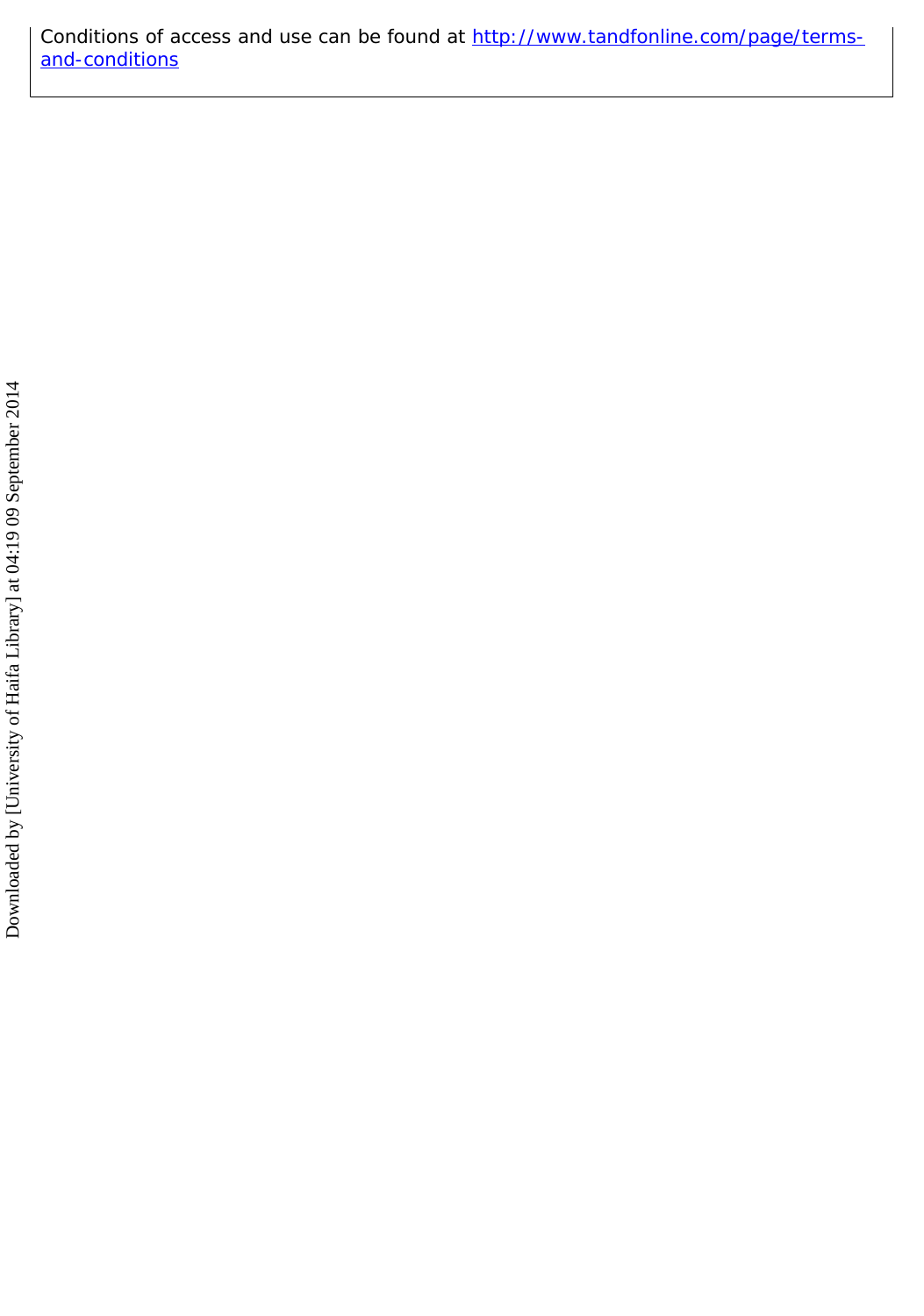### Does the privatizing of policy formation threaten democracy? Arguments from the Israeli experience

Eran Vigoda-Gadot\*, Haim Cohen and Yair Zalmanovitch

Division of Public Administration & Policy, School of Political Science, University of Haifa, Haifa 31905, Israel

(Received 6 June 2013; accepted 6 May 2014)

Since the 1970s, the literature on privatization has tried to find the right balance between the public interest and the neoliberal spirit of modern economies. This paper examines the implications of one such process – the privatizing of policy formation. Using examples from Israel, we maintain that allowing private interests to formulate public policy is unique among other types of privatization strategies. We seek to identify the challenges and risks that such an approach to formulating public policy poses. We conclude that the privatizing of far-reaching policies should be done with caution and within parameters outlined by law in order to prevent the potential damage that such privatization efforts might have on democratic governments.

Keywords: policy; policy formation; democracy :

#### **Introduction**

From its outset in the 1970s, neoliberal doctrine has been the ideological basis for the movement toward privatization all over the world. Managerial thinking incorporated its tenets mainly in the doctrine of New Public Management – NPM (Boston [1994;](#page-13-0) Hood and Jackson [1991](#page-14-0)). Its ramifications for public administration and public policy are still being felt internationally. NPM promotes a business orientation in public administration, while concomitantly introducing the means for evaluation through mechanisms such as performance indicators to improve the public administration's ability to respond to citizens' demands for change. NPM has actually led to the privatization of many public companies and the outsourcing of goods and services. It also favors short-term contracts and payments based on results, forsaking the old monopolistic provision of public services (Kettl [1988](#page-14-0); Pollitt and Bouckaert [2000](#page-14-0); Rimmer [1991](#page-15-0)). The raison d'être for this modus operandi has allegedly been public sector efficiency, streamlining, and the improved performance of employees and government and semi-government agencies (Boston [1994;](#page-13-0) Pollitt and Bouckaert [2000](#page-14-0)). Espousing private sector management techniques has also expanded the role of private consulting companies in the formation and implementation of policy (Boston [1994](#page-13-0); Peet [1988;](#page-14-0) Saint-Martin [2002](#page-15-0)).

At the same time, voices have been raised in support of privatizing the government's formulation of public policy. Proponents have argued that such an approach would improve the efficiency of the policy-making process by using external knowledge to build better plans for government and society. However, there are also major concerns about the

<sup>\*</sup>Corresponding author. Email: [eranv@poli.haifa.ac.il](mailto:eranv@poli.haifa.ac.il)

<sup>© 2014</sup> Taylor & Francis

This paper was based on a research project conducted in the Van-Lear Jerusalem Institute (2011)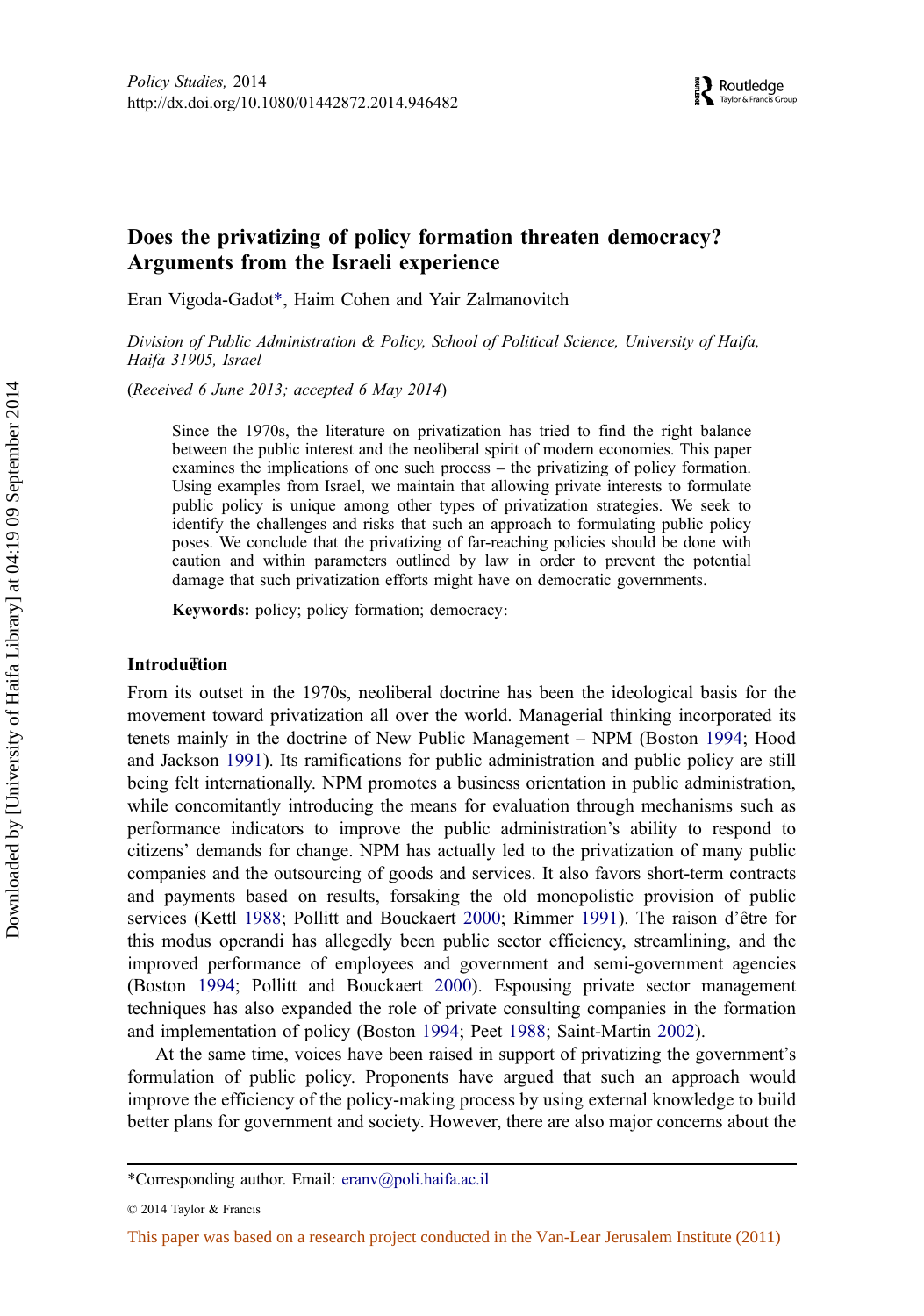consequences of privatizing the formulation of public policy. As early as [1969,](#page-14-0) Theodore Lowi condemned the abdication of public authority to interest groups in the private sector. His book is most remembered for its argument that Congress had abdicated its responsibilities for public policy, opting instead to allow appointed bureaucrats to govern. This abdication represents the shift from the 'First Republic'  $-$  a democratic one  $-$  to America's 'Second Republic.' Lowi argues that after the New Deal, the uncontrolled delegation of influence gained momentum with terrible consequences, the most significant of which was the rise of rule by interest groups. In his view, Congress delegated its authority to interest groups, who govern via their influence over the bureaucracy. Following Lowi's idea, we claim that by transferring policy formation to private actors, significant public issues are decided by private interests. In so doing, the boundaries of democratic bonds are breached to the point where voters may have misgivings about the value of voting.

The major goal of this paper is to evaluate the advantages and disadvantages of privatizing policy formation by using several illustrations from Israel, which is an extreme example of such an approach to the formulation of policy. The extreme case represented by Israel's aggressive, far-reaching privatization highlights a relatively neglected theoretical question. Are there specific functions that government should reserve for itself? Should policy formation be one of these functions, a core responsibility of government that government itself must perform? We join judges, legal theorists, and experts in public law in arguing that in a democracy there are distinctions between core governmental functions and legitimate private activities. Like the legalists, we maintain that the current approach to privatizing the formulation of public policy violates the constitutional norms that prohibit the privatization of certain governmental functions (Medina [2010;](#page-14-0) Verkuil [2007\)](#page-15-0). Specifically, we seek to advance our knowledge about the unusual phenomenon of initiatives to privatize the formation of policy. We also hope to make a theoretical contribution to other public administration systems worldwide, emphasizing the rules, tools, and mechanisms for demarcating the borders for the neoliberal doctrine.

#### Privatizing the formation of policy: definitions and the need for policy consultants

The privatization of policy formation has no clear definition in the literature. In general, this approach advocates using private, external consulting companies to make public policy and to prioritize and allocate resources. Like many other privatization dynamics, it reflects the increasing involvement of private actors in the process of policy planning and policy-making. This involvement begins at the stage of the conceptual determination of priorities and moves on to the stage of the chosen methods and techniques for solving policy concerns, budgeting, and resource allocation, as well as deciding on the degree of urgency in the implementation of government decisions.

Policy consulting systems are part of a broader system of information presented to the government by a variety of sources, some of which are ex-governmental. In a way, it is a marketplace of policy ideas. Halligan [\(1995](#page-14-0)) asserts that a good policy consulting system should include at least one option for a third opinion, usually by a leading professional policy body, which may even be an existing governmental or affiliated organization. Practically, however, this internal consulting alignment is only one component within a comprehensive consulting system used in many countries. The experience from countries such as New Zealand, Australia, and Israel shows that a governmental decision-making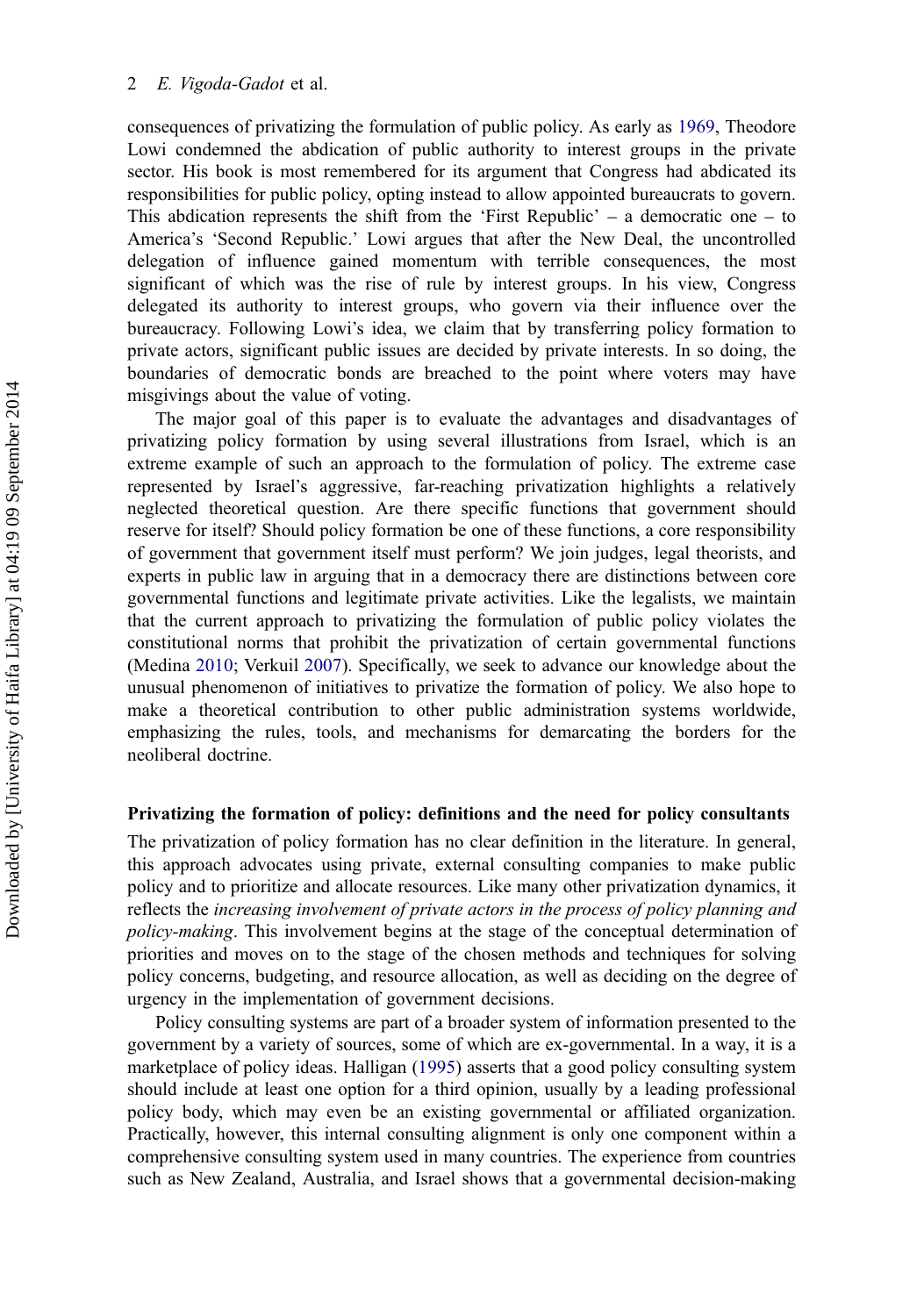system is at the center of a complex network of consultants. This network includes both kinds of traditional consultants: political consultants and policy consultants. These consultants can originate either from within the government itself or from nongovernmental organizations and from less formal, less professional fora such as colleagues, friends, associates, and members of political and public movements (Eichbaum and Shaw [2007;](#page-13-0) Maley [2000](#page-14-0); Peled [2002](#page-14-0)). George Anderson ([1996\)](#page-13-0) claims that an external policy research community can play a pivotal role in enriching public understanding and public policy discourse in a way that may naturally complement the discursive ability within the government. Hence, the question arises of the impact of every factor in the foregoing system. What is the correct balance between the system's components that, on one hand, manifest the values of a healthy democratic system and, on the other, lead to professional decision-making and proper policy formation?

Several studies have focused on how such consultants are chosen, while elaborating on their role and their impact on advancing policies such as the implementation of neoliberalism and the principles of NPM (Lapsley and Oldfield [2001\)](#page-14-0). Nevertheless, only a handful of researchers have examined the extent of the influence of these consultants or their role in policy formation (Mitchell [1994](#page-14-0)). Using consultants in such cases has expanded and become so prevalent that Hood and Jackson [\(1991](#page-14-0)) have dubbed this phenomenon 'consultocracy' (a 'consultants' regimen' so to speak) to describe the aggrandized power that external consulting managers have in governmental systems and decision-making. A plethora of private sector consultants have been brought into governmental systems temporarily to augment existing intrinsic expertise. They have evolved into a locus of power that may direct public policy one way rather than another, with all the pros and cons of such decisions. The role of these consultants in decisionmaking is frequently blurred, and the paucity of research about them exacerbates this lack of transparency.

Unfortunately, the scientific literature on consultants in politics in general and policy formation in particular is very limited, with little detailed empirical or conceptual research (Beveridge [2012](#page-13-0), 52). Craft and Howlett [\(2012](#page-13-0)) assessed locational models of policy formation as a source of advisory influence on policy. In their revised approach, they regarded influence more as a product of content than of location. Hajer ([2003\)](#page-14-0) demarcated the institutional voids, a shift in the arena of political decision-making, to new political spaces in which the rules and responsibilities are unclear and are determined ad hoc. Flinders and Buller ([2006\)](#page-13-0) noted the depoliticization of policy-making by delegating aspects of political authority to experts. Beveridge ([2012\)](#page-13-0) examined the work of consultants for the Berlin government on the privatization of the Berlin Water Company in 1999. His conclusions cast doubt on the usefulness of the arena shifting idea in explaining the perils for democracy of yielding the authority to formulate policy to private firms.

#### The privatization of policy formation: kaleidoscopes and decisive mirrors

The policy formation process is extremely sensitive and deals with the norms of a particular value system, not with clear-cut facts. Its consequences are far-reaching, because every choice has far-flung and persistent ramifications. Therefore, such policies are riskier than those in other areas in which a full gamut of solid and extensive evidence allows more compelling, long-term decision-making.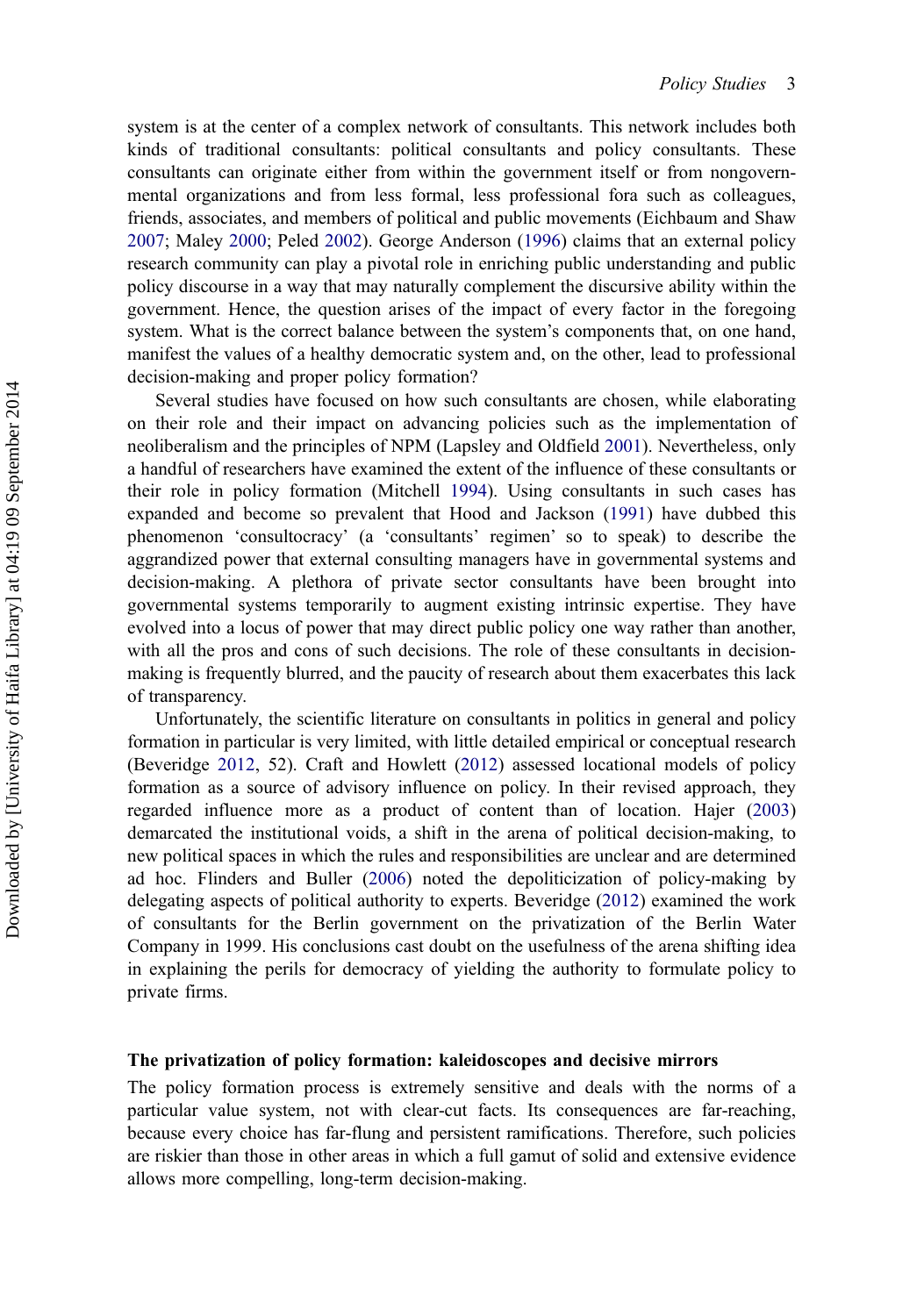#### E. Vigoda-Gadot et al.

In recent decades, another form of the privatization of policy formation has emerged, particularly in developing countries, where international financial organizations such as the International Monetary Fund and the World Bank (WB) have had a dramatic effect on local policy formation. This influence is evident in the power these groups exert, conditioning economic relief on the implementation of reforms in accordance with plans dictated from above. In fact, privatizing governmental services is part of a neoliberal reform package promoted by the aforementioned international organizations. A study that examined the role played by the WB in market reforms carried out in Argentina and Mexico described the organization as playing a leading role in technical consulting, financial support, and the dissemination of market reform ideas (Teichman [2004](#page-15-0)). Another example is the privatizing of the marketplace in Bolivia, which was carried out in accordance with dictates from outside the country. Madeline ([2006\)](#page-14-0) contends that the process has had adverse consequences for democracy and impaired Bolivian citizens' active participation in the political system. Actually, privatizing policy formation takes place at a decisive stage of government action when it is setting long-range objectives that are of great importance politically, economically, socially, and sometimes even for national security. The process of privatizing policy formation may have a crucial impact on the goals set by the state and the levels of public trust in the government, its professional echelons, and the public's desire to apply for public sector positions. Moreover, it endangers one of the fundamental elements underlying democratic regimens, the deliberation process, including the discussions and debates that reflect various interests prior to decision-making and policy formation.

Long-term public policy formation is not merely a technicality. Rather, it is a binding process of exchanging opinions, which lies at the core of every departmental office. Even if the policy formation process is frequently influenced by vested sectoral interests, transferring it, even partially, to business companies, is tantamount to depriving the state of its most fundamental function (Ben-Simhon [2011\)](#page-13-0). Therefore, examining the extent to which privatizing policy formation has influenced the democratic process is a salient issue. In an article surveying the privatization of public services in Massachusetts, Wallin [\(1997](#page-15-0)) contended that when processes do not hinge on facts and know-how, it is necessary to engage in bargaining and negotiation in order to implement them. Strategic processes of policy formation, especially under conditions of uncertainty, require bargaining with numerous stakeholders. In this process, the government, rather than a not-for-profit or a private organization, must take the bit between its teeth and do the steering.

The tension between privatizing policy formation and including the public in shaping public policy is closely associated with the NPM approach. This approach has been criticized, inter alia, for preaching responsiveness to the expectations of citizens as consumers as the sole criterion of success (Osborne and Gaebler [1992](#page-14-0); Pollitt and Bouckaert [2000\)](#page-14-0). This criticism accentuates the need to create a deeper relationship between the public administration and citizens, leading to cooperation between them (Saint-Martin [2002](#page-15-0)). Conversely, endorsing a radical approach that advocates introducing competition into this area in the form of the private and public sectors may result in the shutting out of the key stakeholders, namely, the citizens who are most affected by the policy eventually adopted.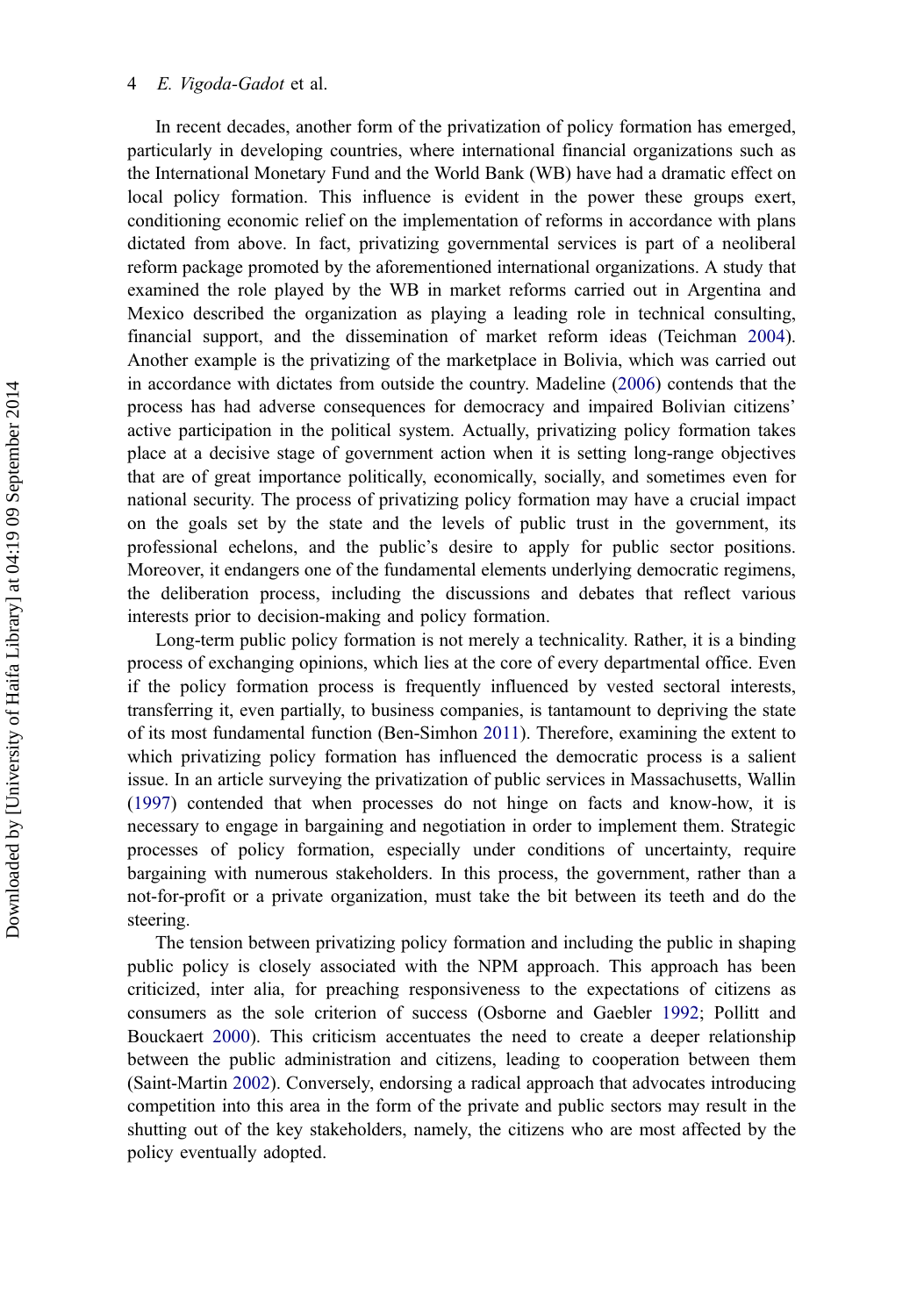#### An international perspective

The main concern of researchers with regard to the effects on democracy of increasing numbers of government consultants (Vigoda [2003](#page-15-0); Vigoda and Golembiewski [2001\)](#page-15-0) is that the consultancy institution may reduce the government's openness, willingness to collaborate, and accountability. In other words, they are alarmed by the prospect of a government that is less participatory and representative, and more a democracy by proxies. Hence, critics maintain that expanding the 'consultocracy' may reduce the opportunities of citizens to participate in and influence the formation of the policies by which they must live (Hodge and Bowman [2006](#page-14-0)).

Guttman ([2003\)](#page-14-0) surveyed the use of outsourcing for improving public sector efficacy in the United States. He contends that such an approach is not new. He believes that the government uses private contractors (or not-for-profit organizations) to perform some basic roles that are definitely within the purview of the government. A government is supposed to steer the ship of state through decision-making and policy formation, whereas the private sector is supposed to row the boat by providing services. These two divisions of labor should not be confounded or intermingled. Guttman ([2003\)](#page-14-0) claims that the accepted principle by which some functions inherently pertain to holders of public positions is an outdated fiction to which no one subscribes, particularly due to the limitations placed on civil servants. An additional problem is that privatizing policy formation may result in the government's being left without any expertise of its own and divested of consultation competencies inside the public sector. There is no doubt that the public interest requires that the government hold on to its consultation competencies inside the public sector (Boston [1994\)](#page-13-0).

The experience of other countries is interesting in this context. The use of consulting services has grown tremendously in Britain and Canada since the 1980s and 1990s, and congruently, so has the governments' outlays for purchasing those services. France has also witnessed the increased use of consulting services, but in a slightly different manner. Whereas Britain and Canada began using private sector consulting services as early as the 1980s, the central government in France opted to use external consultation only in the 1990s, and only to introduce the ideas of total quality management. Actually, the British civil service has been using experts and consultants from outside the public sector since the 1960s. From 1979 onwards, Thatcher's government promoted this trend, but it may well be that without its 1960s' experience, the consulting industry could not have expanded throughout the 1980s and 1990s as it did (Saint-Martin [2002\)](#page-15-0).

Likewise, the use of private sector consultants in Canada began as early as the 1960s. Like Margaret Thatcher in Britain, the elected Prime Minister of Canada, Brian Mulroney, preferred to recruit elements from outside the existing public service to promulgate policy (Aucoin [1986](#page-13-0)). The management consultancy industry has thrived in Britain and Canada and has become a highly organized and professionalized field, particularly in the area of accounting. However, in France, the accounting profession was heavily regulated. Hence, there the government led the consolidation of management consultancy as an organized and professionalized field, so it became prominent much later. Saint-Martin ([2002\)](#page-15-0) claims that ultimately, consultants do not deprive politicians of power, because the former's degree of influence hinges on political institutions and processes. Nonetheless, the creation of a lobby championing consultancy and favoring the permeation of private groups in areas of government activity, including the crucial domain of public policy formation, cannot be ignored.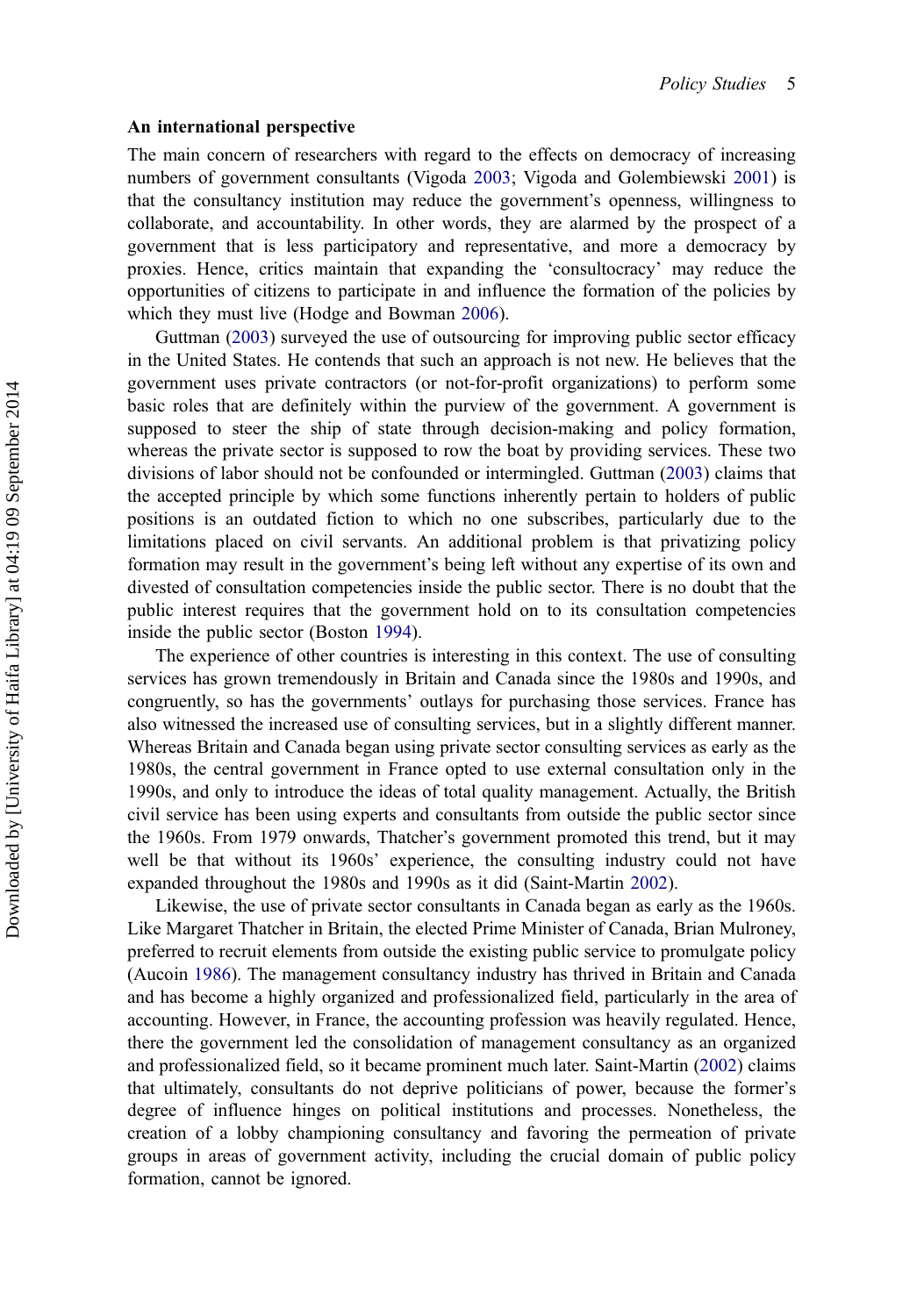#### Authoritative neoliberalism and the Israeli case

To demonstrate the role that private consultants play in the formation of public policy, we examine the case of Israel. In recent decades, Israel, like many other Western democracies, has adopted a policy of massive privatization. Israeli governments since the 1980s and more so since the late 1990s have introduced neoliberal socioeconomic policies into an entrenched centralized economy controlled mainly by the government (Galnoor [2011](#page-14-0), 149–165). This process marked a tremendous shift in Israel's institutional and ideological history. Aggressive, far-reaching policies were adopted to shrink the bloated public sector and its role in the economy and increase the role and freedom of the private sector and private capital. Similarly, actions were taken to reduce social welfare benefits as well as to minimize the role of government in providing basic services such as education and public health care. Additional steps were taken to weaken the power of Israel's strong labor unions by reducing wages and changing the laws that provided security for workers. Students of Israeli society tend to agree that those policies resulted in profound cultural and institutional changes. Israeli society became much more privately oriented than it had been in previous decades (Arian [1997;](#page-13-0) Aharoni [1998](#page-13-0); Doron [2001](#page-13-0), Galnoor, Rosenbloom, and Yaroni [1998](#page-14-0); Shalev [1998](#page-15-0); Zalmanovitch [1998](#page-15-0)).

The Israeli government too was the target of massive privatization measures. The gradual withering of the Israeli government's core functions began in 1988 with the endorsement of a 'master plan for privatization' developed by a private body, an American investment bank called the First Boston Bank. Following a request from the Israeli government, the bank developed a plan that led to the privatization of 25 government companies within just a few years. Among these companies were some of the largest businesses in the Israeli economy, such as Israel Chemicals, oil refineries, the telecommunications company Bezeq, the Zim shipping services, the national aviation company El Al, and Shekem, a leading retailer that began as the military PX (International Monetary Fund [1997](#page-14-0)). Similar reforms prompted by international consulting companies continued, with the national electricity provider being privatized (Deloitte  $\&$ Touche [2001](#page-13-0)).

The process of privatization intensified during the 1990s and the 2000s, reaching its height in March 2011 when the Prime Minister's office issued a tender for consultancy services for a strategic economic and social plan for the state of Israel. The bid was open only to international consulting firms, because it required experience in consulting for other governments or multinational entities such as the European Union. The American RAND Corporation, a nonprofit research institute, won the bid. Judging by its publications over the past 60 years, it has consulted for government bodies worldwide on policy and strategy. The product that the winning consulting company was expected to produce had to address two issues. First, how can strategic economic planning be improved with an eye to enhancing the country's long-range prospects? Second, what are the strengths and weaknesses of the Israeli economy, what are the threats and opportunities facing it in the next 15 years, and what are the ramifications of the findings for the short and medium terms?

The intensions behind this project were professional and aimed at improving planning at the central government level. Those inside and outside the state of Israel often accuse it of failing to plan ahead strategically for the long term like the other developed countries that Israel strives to emulate. Therefore, the 2011 endeavor launched a long-term plan called 'Israel 15 Vision.' In principle it used a private company to help the government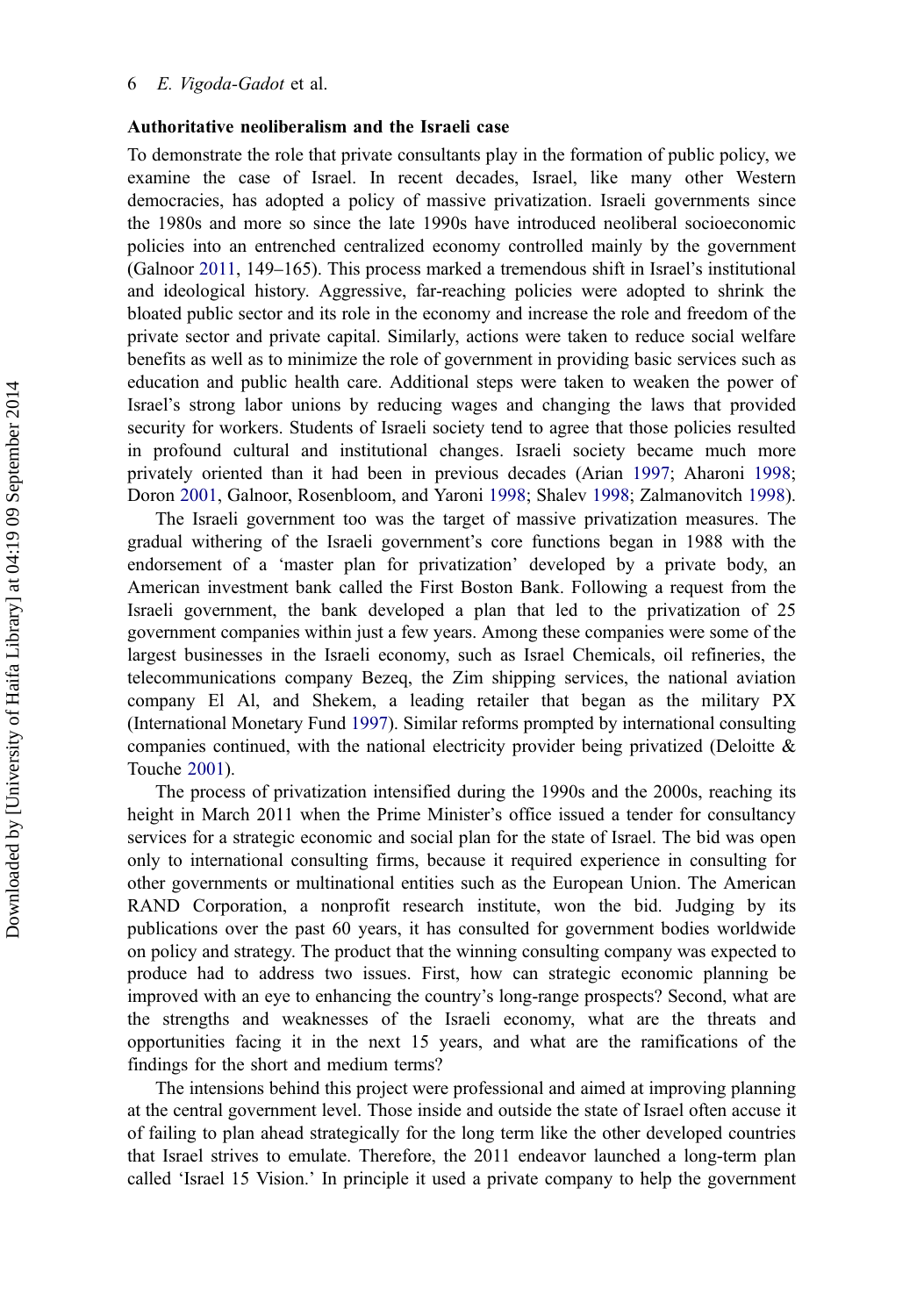develop economic and social policies to realize the vision of transforming Israel into one of the 15 leading countries in the world with regard to its quality of life within just 15 years. Realizing this vision required a quantum leap socially and economically to bridge the gaps in the quality of life between Israel and other developed countries.

The critics of this tender claimed it overlooked existing institutions in Israel such as the National Economic Council, which employs eminent economists and was founded exactly for this purpose. These critics also contended that the Bank of Israel and its vast research unit should have at least facilitated the economic planning, particularly given Clause 7b of its charter, which mandates: 'The Governor of the Bank of Israel will consult the government with regard to economic affairs, including how to reduce socioeconomic divisions and how to overcome distributional income inequalities in society' (Liviatan and Barkai [2007\)](#page-14-0). Nevertheless, the Bank of Israel was not called upon to assist in the preparation of the plan.

Engaging international firms to create such a strategic plan leads to a situation in which the orientation is primarily international and global. Moreover, in such a situation there is no guarantee that the companies' attitudes reflect the economic and social expectations, inspirations, and needs of the Israeli citizenry. It is doubtful whether the strategies needed for Israel to compete in global markets successfully are in line with what is best for the entire Israeli citizenry. Thus, a consulting body entrusted with devising an economic and social strategy for Israel should be completely familiar with Israeli society and have the welfare and prosperity of all of its citizens at heart. It is difficult to envision an international consulting firm that could meet those requirements.

To date, the Israeli public has played little part in the formulation of public policy. Instead, the government has adopted an approach of neoliberalism on its own. Leaders in this change were predisposed to using private consulting firms for decision-making as well as for policy formation, meaning, de facto, the privatizing of policy formation. In so doing, the Israeli government has followed in the footsteps of other Western democracies that have followed this path, with all of its criticism (Guttman [2003;](#page-14-0) Hendriks and Carson [2008\)](#page-14-0). The activity of consultants in Israel is especially apparent in the area of lobbying. Many organizations (including public ones) employ consulting firms, which take pride in having this specific proficiency, in order to influence government decision-making. Their activity has been quite evident in the corridors of parliament and inside departmental offices for many years. It was particularly clear when the Sheshinski Committee deliberated about the taxation of natural gas, including the future taxation of the newly discovered gas reserves off the coast of Haifa (State of Israel [2011](#page-15-0)).

In addition, outsourcing public debate is tantamount to outsourcing Israeli democracy. Relying almost completely upon consulting firms for policy-making is like playing outside the democratic arena. Making policy in this manner circumvents the democratic process, which should include exchanges of opinions and debates reflecting different standpoints in order to achieve mutual agreement or at least consensus. These reservations also apply to the privatizing of policy formation in general. However, the extensive use of external consultation impedes the development of internal consultation mechanisms, leaving the public sector with inexperienced, unskilled, incompetent employees. The government's moral agenda should stress its ability and desire to make its own policy.

In Israel, international bodies, especially economic ones, often exert pressure to initiate reforms and align public policy with those organizations' worldviews, leading to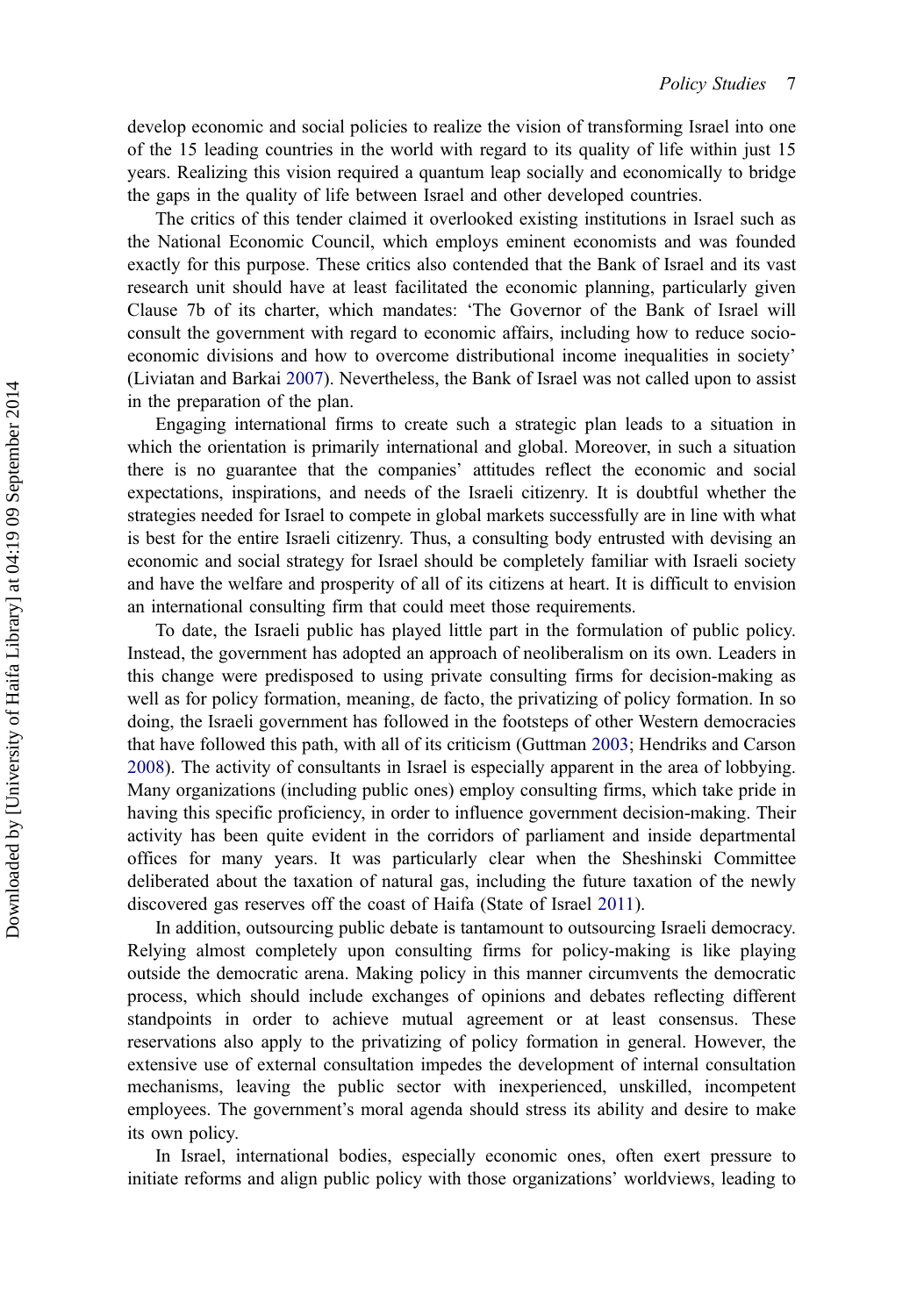yet another form of the privatization of public policy. A notable example is the demands of the Organization for Economic Co-operation and Development to inaugurate reforms or to meet various threshold conditions in order to be accepted as a full member of the organization. Being denied membership has serious economic repercussions. However, it is also evident that implementing such a dictated policy or conforming to dictates from above does not accord with the basic standards of a proper democracy.

Conversely, at the municipal level, there have been some attempts during the past year to encourage public participation in decision-making processes. Most of the issues discussed relate to environmental issues and urban planning. These attempts are somewhat vague and unorganized, and the framework has not yet been clearly delineated. Nevertheless, those endeavors hint at the involvement of the public through limited micro-level deliberation. These efforts are akin to what is accepted in other countries, which promote public involvement in policy-making on a broader scale. One example of such a process is a series of deliberations conducted by the Tel Aviv-Yafo Municipality as part of its strategic planning for the future. The discussions involved teams of residents, council members, professionals, experts, academics, town hall representatives, and other stakeholders. As the result of a discussion on 4 December 2001, the city adopted a stance encouraging residents' participation in decision-making. The Haifa Municipality followed suit and launched a unique program to include input from residents into considerations about the future development of the Stella Maris project on Mt. Carmel (Alfasi [2003](#page-13-0); Martens [2005\)](#page-14-0).

#### Analysis and possible remedies

Privatizing policy formation is, theoretically and practically, another outcome of the neoliberal wave of change in modern democracies dating back to the early 1980s. Governments under pressure to improve efficiency and effectiveness may look to the privatization of public policy as a solution. While we acknowledge its potential, we must also not overlook its risks. Theories and knowledge that originate in the business environment and the third sector can enrich the processes of policy-makers' decisionmaking. However, when it comes to national planning and strategic thinking, privatization also has significant pitfalls.

Initiatives to privatize policy formation must be handled with caution, properly demarcated, and restricted in scope. Public deliberations in which government officials, public servants, and citizens lead and participate should be encouraged. Despite their recognized shortcomings such as prolonging the time needed to make decisions, and complex and convoluted negotiations, such processes legitimize the final decisions and make them easier to implement. If it becomes too difficult for every government office to conduct these deliberations individually, a specialized government think tank or agency should be designated for gathering and organizing debates and deliberation. Such an agency may contract out some of its services to private sector bodies, but the management, supervision, and control should remain in the hands of highly qualified and authorized civil servants who closely look into citizens' inputs during the process.

Alternatively, the government can use the tools at its disposal including experts from within the civil society, research centers, and academic institutions. All-inclusive public participation should be encouraged wherever possible, including spokespersons from all three sectors: the public one, the private one, and the third sector. Nevertheless, practical issues should also be considered. On a continuum ranging from the exclusion of the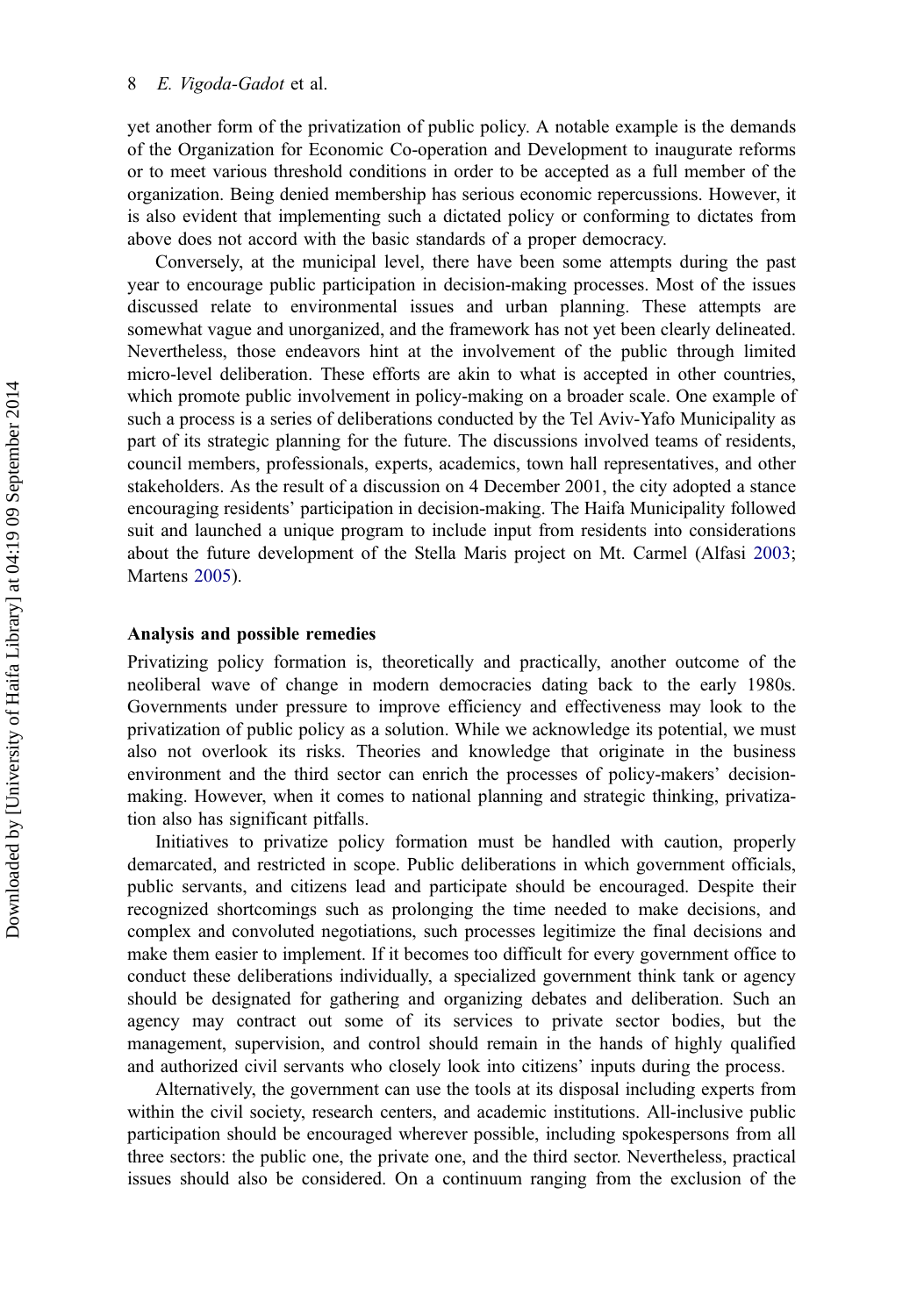public to full-fledged public participation, privatizing policy formation is situated very close to total exclusion. Responsiveness, favored by the NPM approach, is located above the foregoing level (Osborne and Gaebler [1992;](#page-14-0) Pollitt and Bouckaert [2000](#page-14-0)). Semiparticipation and full-fledged participation are positioned above responsiveness, and parallel the concept of collaboration, as elaborated by Vigoda ([2003\)](#page-15-0). Hence, the democratic approach advocates gathering representative public views and expectations about policy formation to the best degree possible. These views will eventually be consolidated into a broadly shared and balanced stance. Figure 1 illustrates this continuum, ranging from a traditional, authoritative, and neoliberal government to a modern, participative government, with reflections of many shades of gray in between.

The difference between using expert committees and privatizing policy formation is that the former are usually appointed by the government, and participants are assigned by the pertinent minister, who often even heads the committee. On the other hand, consulting companies receive their positions through bids. They do not operate transparently and may have the interests of groups other than those of the public at heart. Given that these companies must be concerned with the interests of their owners and shareholders, they may be motivated by opportunism, endeavoring to please their clients in order to increase their prospects of winning future bids. The government has no say in the composition of the consulting group, so it cannot include participants who would express a variety of opinions.

The consulting groups do have the benefits of professionalism, expertise, and independence from the governmental process of decision-making. Outsourcing in general, particularly when it is built on knowledge, enriches the processes of decisionmaking. There are reasons to believe that a balanced system of decision-making should make room for an external research community that can enrich the public discourse and improve deliberations among policy-makers (Anderson [1996\)](#page-13-0).

However, those advantages are not enough to condone placing decision-making about substantive issues such as economic and social priorities in the hands of business companies. Cynics might ask whether decision-makers are trying to avoid responsibility for public policies that might fail by claiming that they were created by outside parties. Some contend that consulting firms do not determine strategy. They just consult with elected decision-makers. Nevertheless, experience teaches that their proposals do carry weight and define the direction of the debate and its outcomes. In fact, proposals predetermine the framework for deliberations. It may be very valuable for semigovernmental bodies such as academic institutions to present the government with ideas about how to formulate a vision. However, we maintain that deliberations about



Figure 1. A continuum of citizens' participation in policy formation processes: various shades of gray.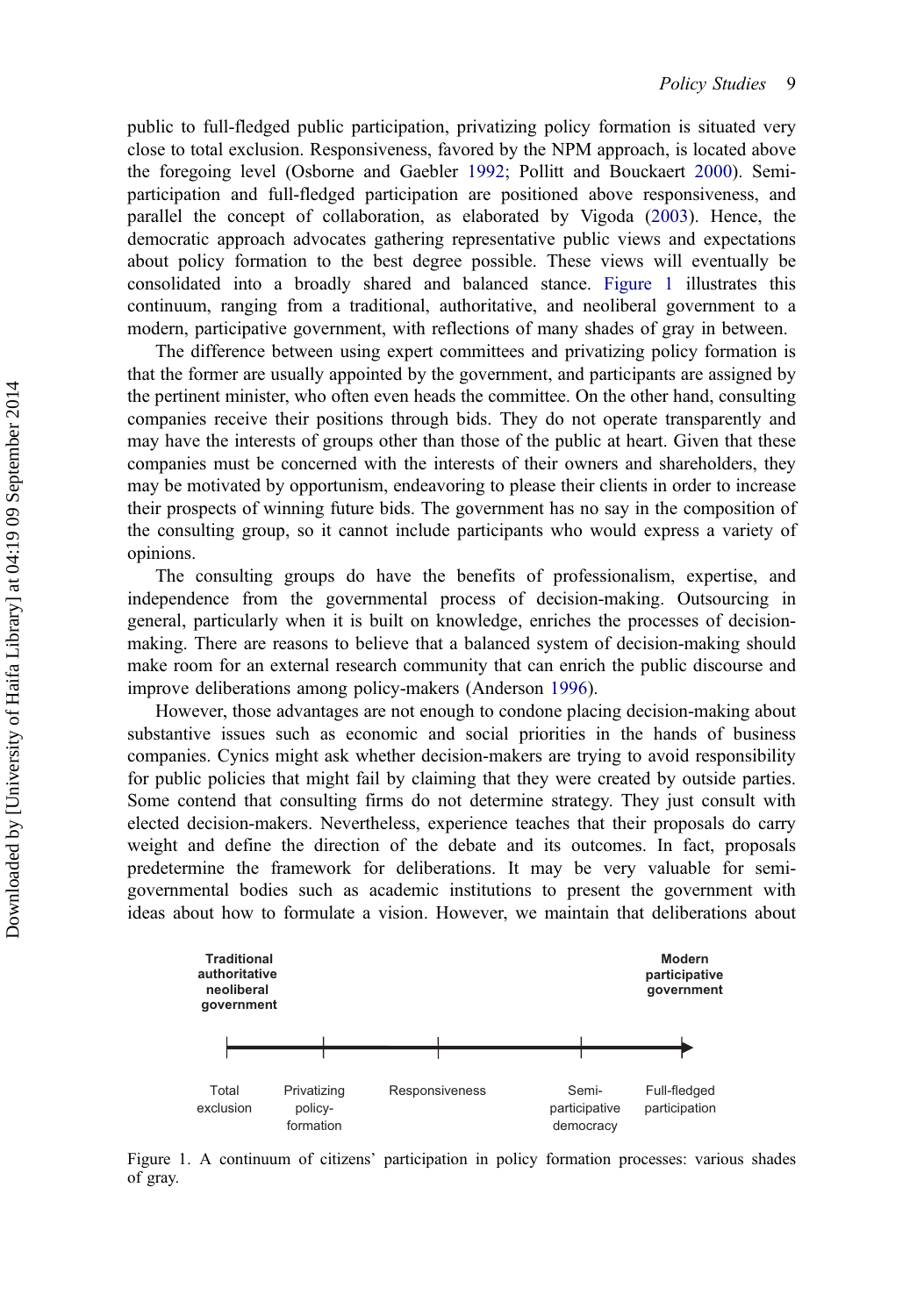policy-making must remain within the limits of democracy. Endowing unelected individuals from the business world with the power to make public policy blurs the thin line between private and public.

This paper also moves the theoretical discussion to the more far-reaching and extremely important question about the possible consequences for democracy when government cedes its policy-making power to private firms. Throughout the last decade, governments across the democratic world have shirked their duty to formulate and implement policy for the benefit of their constituents. By granting some of their traditional, well-entrenched functions to the market and inviting private entities into the government to replace elected officials, they have blurred the boundaries between public and private and violated some of the basic foundations of democracy. Those who argue about the perils of democracy usually focus their attention on the expansion of government boundaries in recent years. Rarely, however, do they discuss the abandonment of leadership. Formulating policy means leading by making broad strategic decisions, providing direction, deciding where to go, what to do, and choosing between alternatives for the benefit of the public (Anderson [2010;](#page-13-0) Peters [1986](#page-14-0); Ripley and Franklin [1991;](#page-15-0) Sidney [2006](#page-15-0)). Allowing private or quasi-private firms to create policy removes the element of public accountability. The government implicitly accepts the companies' way of thinking. Therefore, rather than making judgments based on values, many companies may prefer policies based strictly on cost–benefit analyses (Beveridge [2012;](#page-13-0) Sturdy [2009\)](#page-15-0) behind which politicians can seek refuge, instead of confronting the complexities stemming from diverse needs and conflicting values. In doing so, elected officials escape their obligation of being responsive to public needs by invoking the trendy virtue of measureable performance imported from the wisdom of the marketplace.

The extensive reforms that Israel has enacted place it at the extreme edge of government change. Hence, we propose that overly enthusiastic efforts to shrink government control and minimize its role in society may overstep the bounds of democratic rule. When inherently governmental functions such as policy formation are transferred to the private sector, the democratic bonds between elected officials and their constituents are breached dramatically. Proponents of democratic theory may call it a betrayal of the voters, while the public may ask, why bother voting? Electing someone means electing their values. Voters select candidates who best represent their views. The role of policy alternatives is crucial for democratic elections. The assumption is that the electorate will shape government policy by selecting candidates on the basis of their political stands. Hence, the onus to formulate policy stems from the democratic authorization of the majority to pursue its interests. If policy formation is transferred to nonelected private actors, the voters may doubt that their values are being represented in their government's policies.

The extent to which the choices for which the public votes are implemented has been dealt with extensively in the scientific literature. Nevertheless, little attention has been paid to the question of whether there are specific functions that the government should reserve for itself. If so, should policy formation be one of those functions because of its intimate relationship with the public interest? Political scientists as well as public policy scholars should join judges, legal theorists, and experts in public law to develop a clear distinction between the government's core functions in a democracy and legitimate private activities.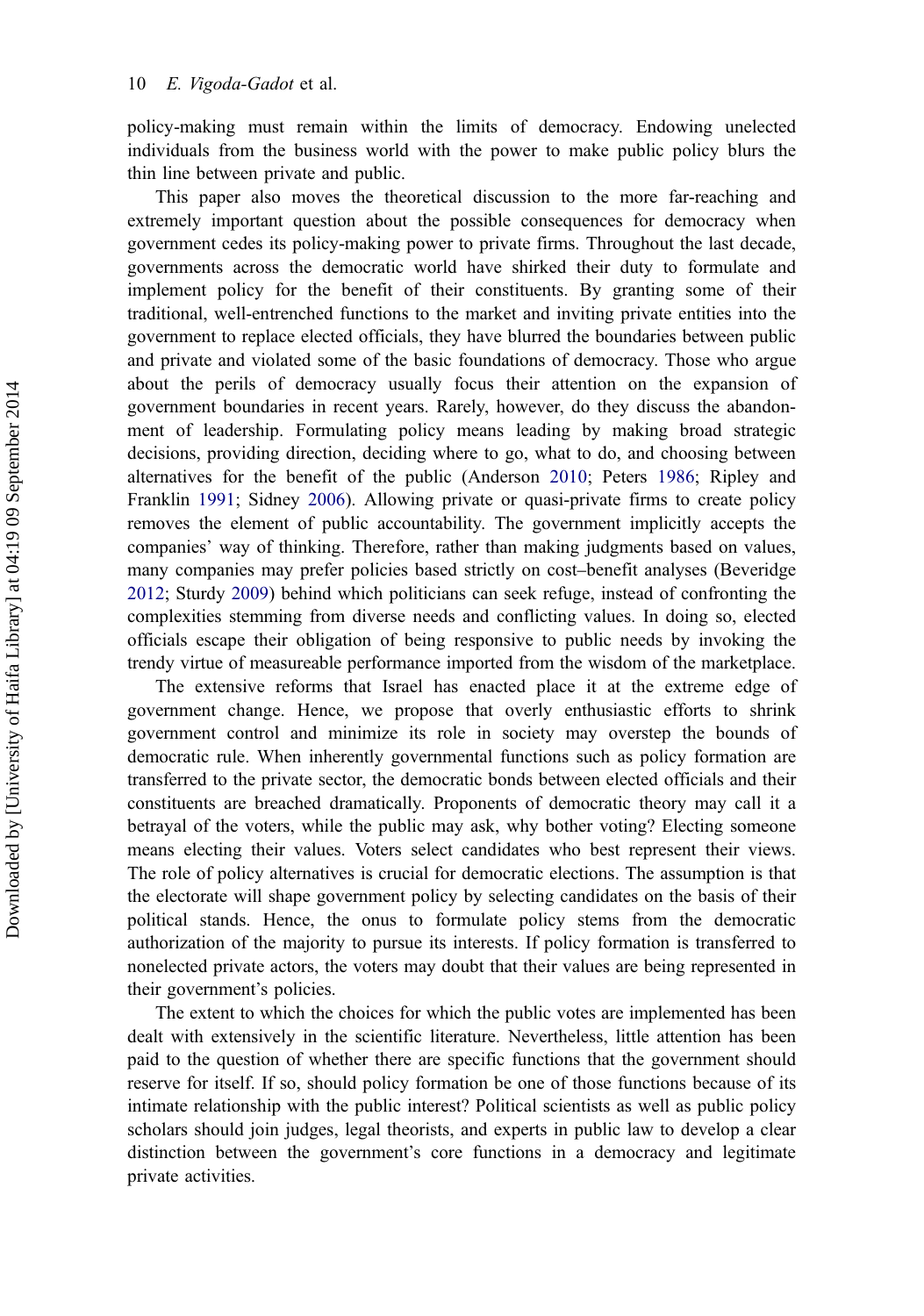Verkuil [\(2007](#page-15-0)), a law professor, maintained that the practice of using private contractors to perform essential or inherent functions of government undermines the ability, effectiveness, and morale of government officials. In recent years, Israel has taken some steps that seem to accord with this view. In 2009, the Israeli Supreme Court invalidated legislation to establish a privately operated prison (Medina [2010](#page-14-0)). Referring to Article 1 of the Basic Law: The Government, which states that 'the Government is the Executive Branch of the state', Judge Beinisch, then the President of the Supreme Court, maintained that this provision may be interpreted as prohibiting certain forms of privatization. The efforts of political and legal theorists should focus on determining the parameters of privatization within the framework of democracy in order to safeguard the latter's future.

#### Summary and final remarks

Privatizing policy formation means robbing the government of what is rightfully considered 'governmental by nature.' This process has significant theoretical and practical implications. Theoretically, the various aspects of what is and should remain public by nature must be reconsidered in view of the specific administrative culture, structure, and political arena. This process also highlights once again the paradox of democracy and bureaucracy that has been the focus of many studies (e.g., Gawthrop [1997;](#page-14-0) Kirlin [1996](#page-14-0); Vigoda-Gadot [2009](#page-15-0); Waldo [1977](#page-15-0)). As suggested by Gawthrop 'The engines of bureaucracy and democracy run on different tracks, leaving from different stations and heading for different destinations' [\(1997](#page-14-0), 205). Practically, reconciling these realms is difficult but not impossible. Relying on short-term contractors to give advice to governments rather than encouraging authentic public input into the democratic process is likely to be ineffective (Eichbaum and Shaw [2007](#page-13-0)). Furthermore, it may lead to opportunistic behavior by the consulting companies and the violation of the trust between all of the stakeholders involved – policy-makers, consultants, governmental agencies, and citizens. We suggest that privatizing policy formation may be one step too far in mixing the private and public realms, a step that deserves additional theoretical attention. A major risk is that such practices may strongly damage the public's trust in public administration, in government, and in the entire political system (Vigoda-Gadot [2009\)](#page-15-0).

Thus, we believe that the 'marketization' of policy formation should be handled carefully. It is important and reasonable for policy-makers to seek expert advice on issues about which they are not proficient and lack the knowledge needed to make informed decisions. Nevertheless, it is also important to develop and promote the mechanisms that encourage public participation in decisions about policy (Dryzek [2000;](#page-13-0) Fung [2004](#page-13-0); Weeks [2002](#page-15-0)). Developing these mechanisms will not interfere with governance, as some critics claim. In fact, if structured appropriately, these mechanisms will bolster governance and legitimize the government's decisions. In addition, we suggest that the government use the expertise of academics when engaging in long-term planning. We believe that a successful and balanced strategic decision-making system should include an external research community that can enrich public debates objectively. Only by striking a delicate balance between consulting with external companies and encouraging the input of the public in decisions about public policy can the government retain the trust of its citizens and ensure that the policies adopted truly reflect the will and needs of the people.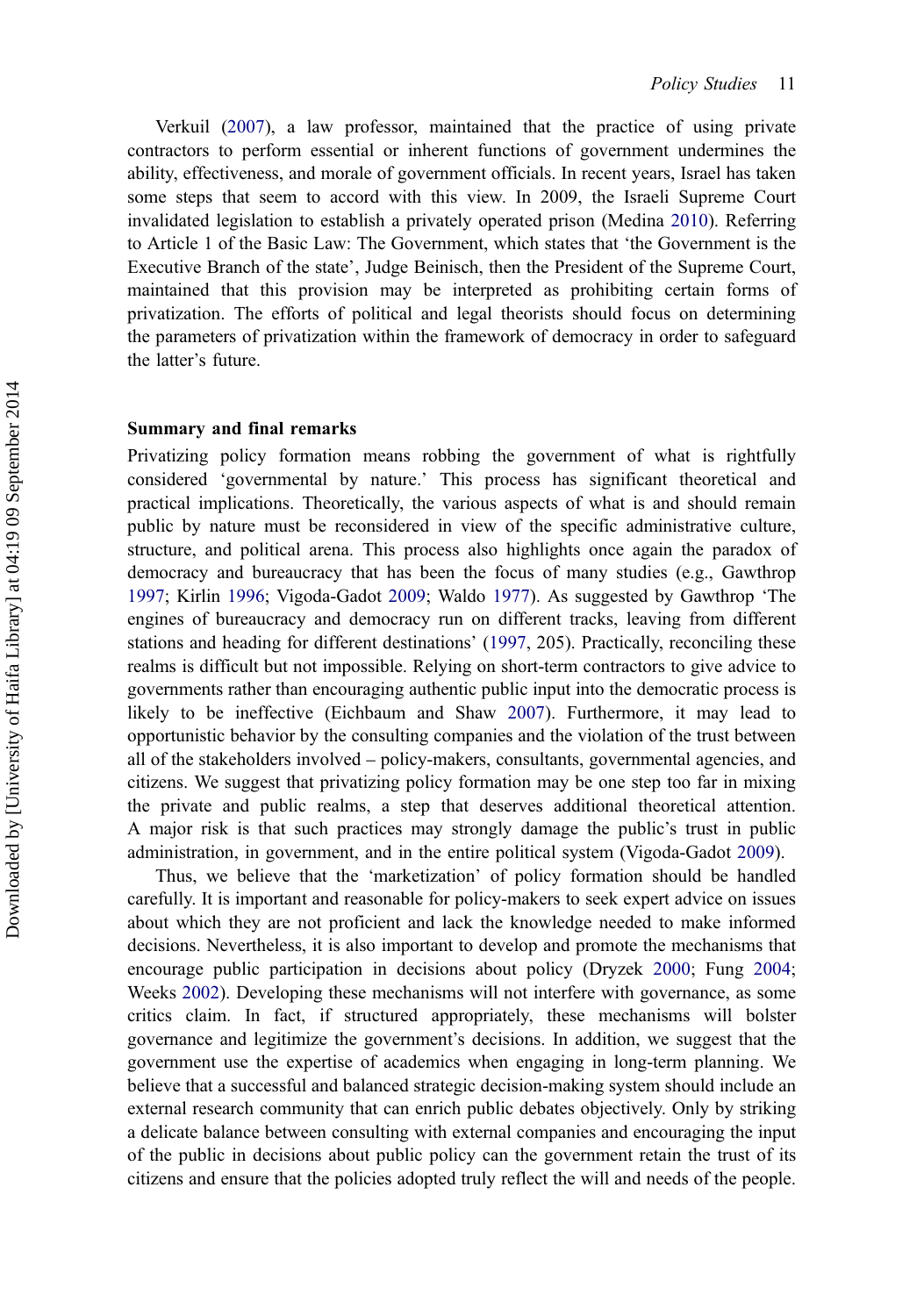#### <span id="page-13-0"></span>Notes on contributors

Eran Vigoda-Gadot is a Professor of Public Administration and Management, and Head of the Center for Public Management and Policy (CPMP), University of Haifa, Israel. He is the author and coauthor of more than 110 articles and book chapters, 10 books and symposiums as well as many other scholarly presentations and working papers in the field of public administration, management, and organizational behavior. His most recent one is 'Managing Democracies in Turbulent Times: Trust and Citizens' Participation as a Road to Better Governance'. Springer (2014).

Haim Cohen received his Ph.D. from the University of Haifa in 2008 and is now an active researcher at the Center for Public Management and Policy (CPMP), University of Haifa. His expertise is in public sector reforms and change and in citizens' trust in and satisfaction with public services.

Yair Zalmanovitch is a Senior Lecture in Public Administration and Management at the School of Political Science, The University of Haifa, Israel. He is an expert in policy-making processes in general with an emphasis on health policy and has written a book titled: Policy Making at the Margins of Government: The Case of the Israeli Health System (SUNY, 2001). His work has been published in Public Administration Review (PAR), Policy & Politics, the British Medical Journal (BMJ), Health Expectations, International Review of Administrative Sciences, Comparative Politics and many others.

#### References

- Aharoni, Y. 1998. "The Changing Political Economy of Israel." The Annals of the American Academy of Political and Social Science 555 (1): 127–146. doi[:10.1177/0002716298555001009.](http://dx.doi.org/10.1177/0002716298555001009)
- Alfasi, N. 2003. "Is Public Participation Making Urban Planning More Democratic? The Israeli Experience." Planning Theory & Practice 4 (2): 185202. doi[:10.1080/14649350307979.](http://dx.doi.org/10.1080/14649350307979)
- Anderson, G. 1996. "The New Focus on the Policy Capacity of the Federal Government." Canadian Public Administration 39 (4): 469–488. doi[:10.1111/j.1754-7121.1996.tb00146.x.](http://dx.doi.org/10.1111/j.1754-7121.1996.tb00146.x)
- Anderson, J. E. 2010. Public Policymaking: An Introduction. Boston, MA: Wadsworth Publishing Company.
- Arian, A. 1997. The Second Republic: Politics in Israel. Chatham, NJ: Chatham House.
- Aucoin, P. 1986. "Organizational Change in the Machinery of Canadian Government: From Rational Management to Brokerage Politics." Canadian Journal of Political Science 19 (1): 3–28. doi[:10.1017/S0008423900057954.](http://dx.doi.org/10.1017/S0008423900057954)
- Ben-Simhon, P. 2011. "Outsourcing Israel." [http://www.themarker.com/career/1.632888.](http://www.themarker.com/career/1.632888)
- Beveridge, R. 2012. "Consultants, Depoliticization and Arena-shifting in the Policy Process: Privatizing Water in Berlin." Policy Sciences 45 (1): 47–68. doi:[10.1007/s11077-011-9144-4.](http://dx.doi.org/10.1007/s11077-011-9144-4)
- Boston, J. 1994. "Purchasing Policy Advice: The Limits to Contracting Out. Governance 7 (1): 1–30. doi[:10.1111/j.1468-0491.1994.tb00167.x.](http://dx.doi.org/10.1111/j.1468-0491.1994.tb00167.x)
- Craft, J., and M. Howlett. 2012. "Policy Formulation, Governance Shifts and Policy Influence: Location and Content in Policy Advisory Systems." Journal of Public Policy 32 (2): 79–98. doi[:10.1017/S0143814X12000049.](http://dx.doi.org/10.1017/S0143814X12000049)
- Deloitte & Touche, Dickstein Shapiro Morin & Oshinsky LLP, Henwood Energy Services, Inc. 2001. Survey Report on International Electric Sector Reform: Final Draft. Jerusalem: State of Israel, Inter-Ministerial Steering Committee on Electric Sector Reform
- Doron, A. 2001. "Social Welfare Policy in Israel: Developments in the 1980s and 1990s." Israel Affairs 7 (4): 153–180. doi[:10.1080/13537120108719619.](http://dx.doi.org/10.1080/13537120108719619)
- Dryzek, J. S. 2000. Deliberative Democracy and Beyond: Liberals, Critics, Contestations. Oxford: University Press Oxford.
- Eichbaum, C., and R. Shaw. 2007. "Ministerial Advisers, Politicization and the Retreat from Westminster: The Case of New Zealand." Public Administration 85 (3): 609–640. doi[:10.1111/](http://dx.doi.org/10.1111/j.1467-9299.2007.00666.x) [j.1467-9299.2007.00666.x.](http://dx.doi.org/10.1111/j.1467-9299.2007.00666.x)
- Flinders, M., and J. Buller. 2006. "Depoliticisation: Principles, Tactics and Tools." British Politics 1 (3): 293–318. doi[:10.1057/palgrave.bp.4200016.](http://dx.doi.org/10.1057/palgrave.bp.4200016)
- Fung, A. 2004. Empowered Participation: Reinventing Urban Democracy. Princeton, NJ: Princeton University Press.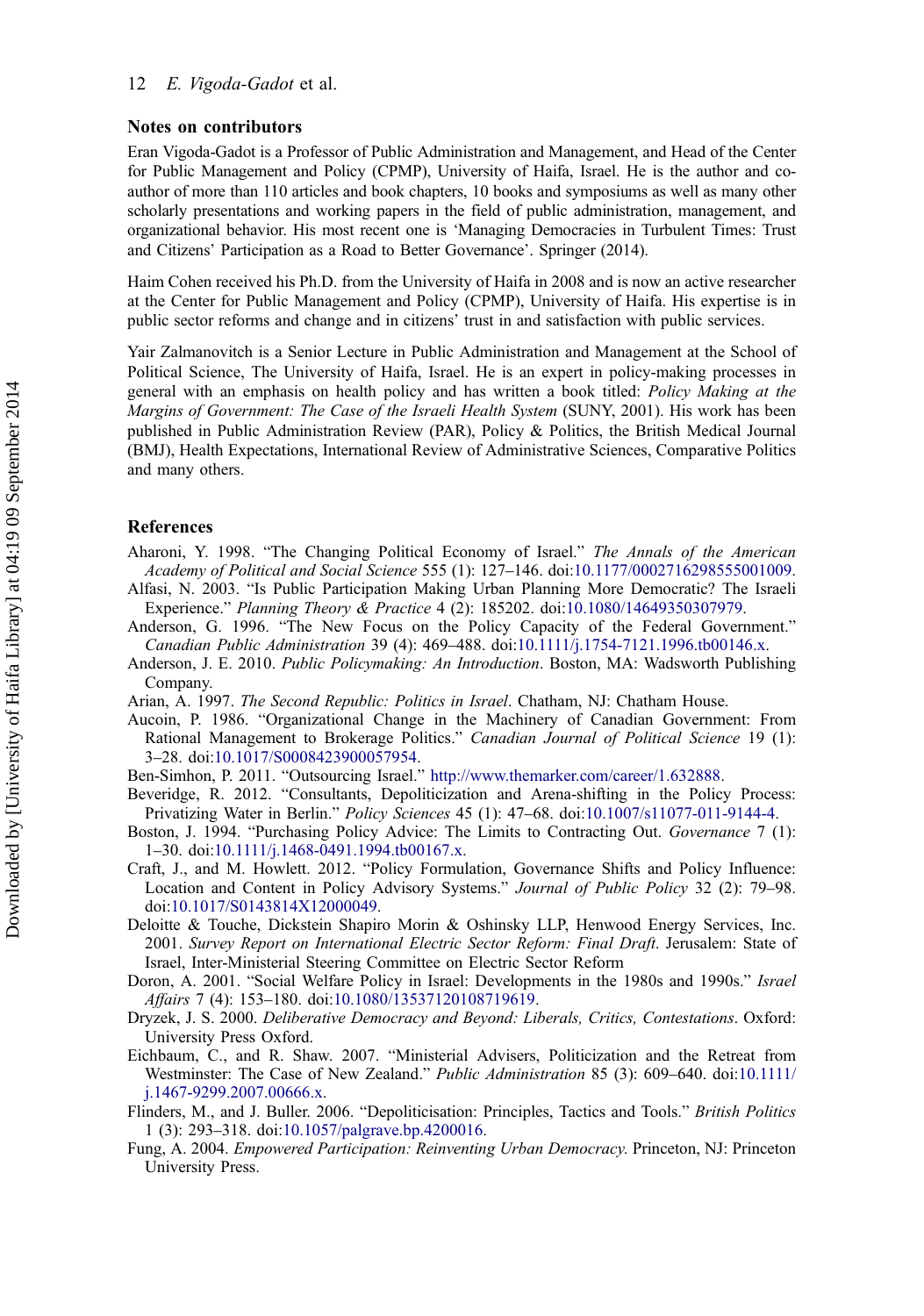- <span id="page-14-0"></span>Galnoor, I. 2011. Public Management in Israel: Development, Structure, Functions and Reforms. London: Routledge.
- Galnoor, I., D. H. Rosenbloom, and A. Yaroni. 1998. "Creating New Public Management Reforms: Lessons from Israel." Administration & Society 30 (4): 393–420. doi[:10.1177/009539979830](http://dx.doi.org/10.1177/0095399798304004) [4004.](http://dx.doi.org/10.1177/0095399798304004)
- Gawthrop, L. C. 1997. "Democracy, Bureaucracy, and Hypocrisy Redux: A Search for Sympathy and Compassion." Public Administration Review 57 (3): 205–210. doi:[10.2307/976650.](http://dx.doi.org/10.2307/976650)
- Guttman, D. 2003. "Privatisation, Public Purpose and Private Service: The Twentieth Century Culture of Contracting Out and the Evolving Law of Diffused Sovereignty." OECD Journal on Budgeting 2 (4): 85–154. doi[:10.1787/budget-v2-art23-en.](http://dx.doi.org/10.1787/budget-v2-art23-en)
- Hajer, M. 2003. "Policy without Polity? Policy Analysis and the Institutional Void." Policy Sciences 36 (2): 175–195. doi:[10.1023/A:1024834510939.](http://dx.doi.org/10.1023/A:1024834510939)
- Halligan, J. 1995. "Policy Advice and the Public Service." In Governance in a Changing Environment, edited by B. G. Peters and D. J. Savoie, 138–172. Montreal: McGill-Queen's University Press.
- Hendriks, C. M., and L. Carson. 2008. "Can the Market Help the Forum? Negotiating the Commercialization of Deliberative Democracy." Policy Sciences 41 (4): 293–313. doi:[10.1007/](http://dx.doi.org/10.1007/s11077-008-9069-8) [s11077-008-9069-8.](http://dx.doi.org/10.1007/s11077-008-9069-8)
- Hodge, G., and D. Bowman. 2006. "The 'Consultocracy': The Business of Reforming Government." In Privatisation and Market Development: Global Movements in Public Policy, edited by G. A. Hodge, 97–126. Cheltenham: Edgar Elgar.
- Hood, C., and M. W. Jackson. 1991. Administrative Argument. Dartmouth: Aldershot.
- International Monetary Fund. 1997. Israel—Selected Issues and Statistical Appendix. IMF Country Staff report No. 97/2. Washington, DC: IMF.
- Kettl, D. F. 1988. Government by Proxy: (Mis?)Managing Federal Programs. Washington, DC: CQ Press.
- Kirlin, J. J. 1996. "The Big Questions of Public Administration in a Democracy." Public Administration Review 56 (5): 416–423. doi[:10.2307/977040.](http://dx.doi.org/10.2307/977040)
- Lapsley, I., and R. Oldfield. 2001. "Transforming the Public Sector: Management Consultants as Agents of Change." European Accounting Review 10 (3): 523–543. doi[:10.1080/713764628.](http://dx.doi.org/10.1080/713764628)
- Liviatan, N., and H. Barkai, eds. 2007. The Bank of Israel. Selected Topics in Israel's Monetary Policy, Vol. 2. New York: Oxford University Press.
- Lowi, T. J. 1969. The End of Liberalism: Ideology, Policy, and the Crisis of Public Authority. New York: Norton.
- Madeline, B. 2006. "Water Privatization and Civil Society in Bolivia: Addressing the Democratic Deficit of International Organizations." Paper presented at the annual meeting of the International Studies Association, Town & Country Resort and Convention Center, San Diego, CA, March 22.
- Maley, M. 2000. "Conceptualising Advisers' Policy Work: The Distinctive Policy Roles of Ministerial Advisers in the Keating Government, 1991–96." Australian Journal of Political Science 35 (3): 449–470. doi:[10.1080/713649346.](http://dx.doi.org/10.1080/713649346)
- Martens, K. 2005. "Participatory Experiment from Bottom Up: The role of Environmental NGOs and Citizen Groups." European Journal of Spatial Development 18: 2–20.
- Medina, B. 2010. "Constitutional Limits to Privatization: The Israeli Supreme Court Decision to Invalidate Prison Privatization." International Journal of Constitutional Law 8 (4): 690–713. doi[:10.1093/icon/mor015.](http://dx.doi.org/10.1093/icon/mor015)
- Mitchell, V. W. 1994. "Problems and Risks in the Purchasing of Consultancy Services." The Service Industries Journal 14 (3): 315–339. doi:[10.1080/02642069400000036.](http://dx.doi.org/10.1080/02642069400000036)
- Osborne, D., and T. Gaebler. 1992. Reinventing Government: How the Entrepreneurial Spirit Is Transforming the Public Sector. Massachusetts: Addison Wesley.
- Peet, J. 1988. "The New Witch-Doctors: A Survey of Management Consultancy." The Economist 13: 2–18.
- Peled, A. 2002. "Why Style Matters: A Comparison of Two Administrative Reform Initiatives in the Israeli Public Sector, 1989-1998." Journal of Public Administration Research and Theory 12: 217–240. doi[:10.1093/oxfordjournals.jpart.a003530.](http://dx.doi.org/10.1093/oxfordjournals.jpart.a003530)
- Peters, B. G. 1986. Houndmills. Houndmills, Basingstoke: Macmillan Education.
- Pollitt, C., and G. Bouckaert. 2000. Public Management Reform: A Comparative Analysis. Oxford: Oxford University Press.